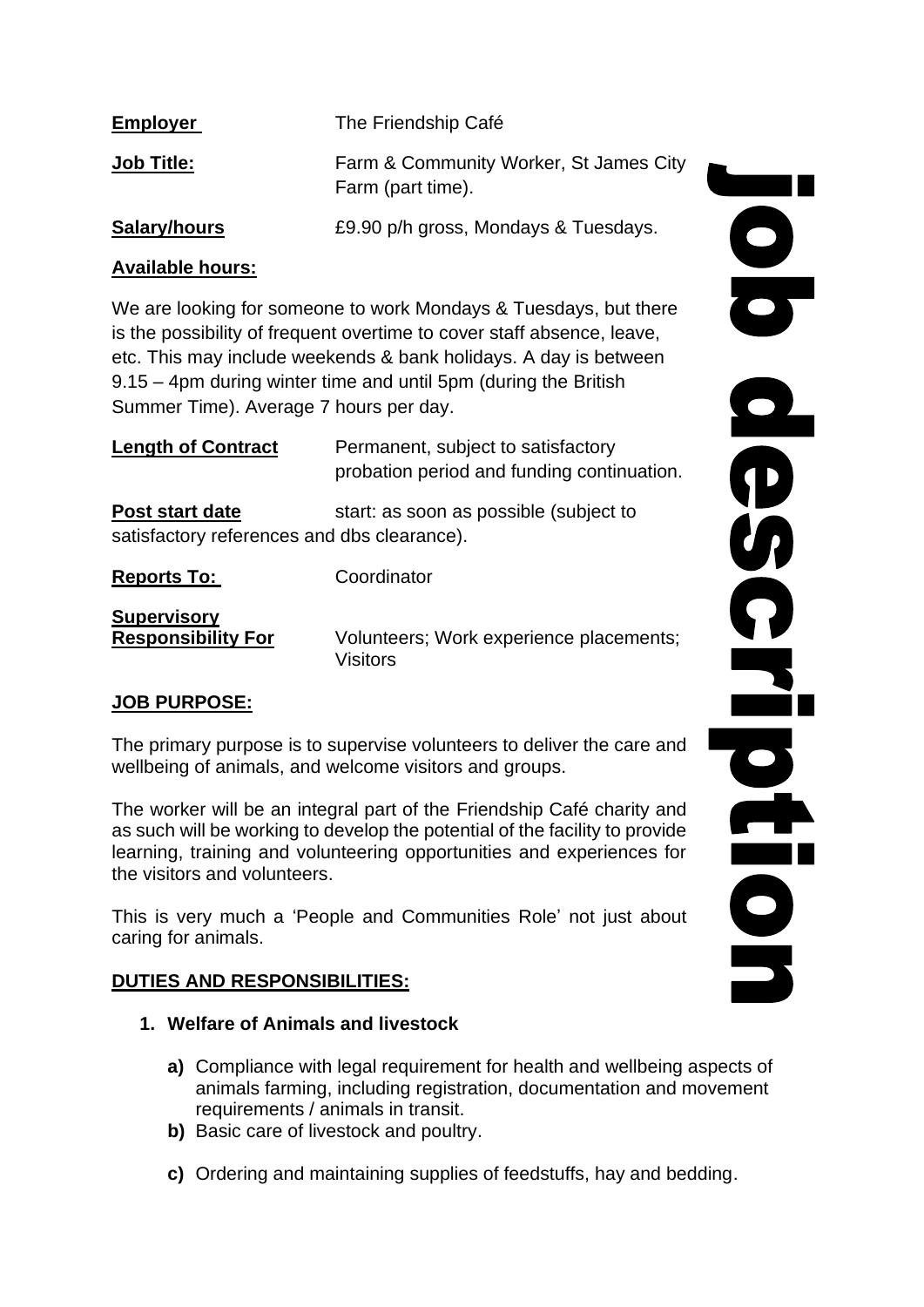### **2. Maintenance and Animal Housing**

- **a)** To be responsible for security of farm buildings, yard and compounds.
- **b)** Basic maintenance of fencing, paddocks, grazing areas and animal housing. To assist with care and maintenance of farm buildings.

### **3. Education, Community Use and Visitor Management**

- **a)** To, promote and manage farm visits for school and community groups.
- **b)** To maintain and update Risk Assessments.
- **c)** To plan visits with teachers and group leaders to ensure appropriate visit content and health and safety requirements are met.
- **d)** To deliver a programme of promotional activities and special events at the farm(s), liaising with support staff, volunteers and the community. This role requires the ability to help people from different backgrounds and complex issues at times.
- **e)** Preparation of livestock, equipment and volunteers for participation in external promotional events.

### **4. General**

- **a)** To supervise volunteers and support staff (including emergency call out) to ensure animal care during fellow Workers' absence and leave.
- **b)** To support the farm development, bearing in mind ethical and religious cultural considerations of The Friendship Cafe.
- **c)** In conjunction with other staff, use vehicles, machinery and tools, ensure in good, clean, safe condition. Any defects or loss or requirement to be brought to the attention of the nominated Line Manager.
- **d)** In general the post holder will work closely with other members of the team in furtherance of the activities of the farm, including participation in staff meetings, contributing ideas and initiatives for the farm's long-term development.
- **e)** Supervise volunteers to assist with animal welfare and visitor management.
- **f)** Occasional weekend working may be required. Apart from Christmas and Boxing Day, we remain open on bank holidays.
- **g)** Willingness to undertake further training where identified by Line Manager.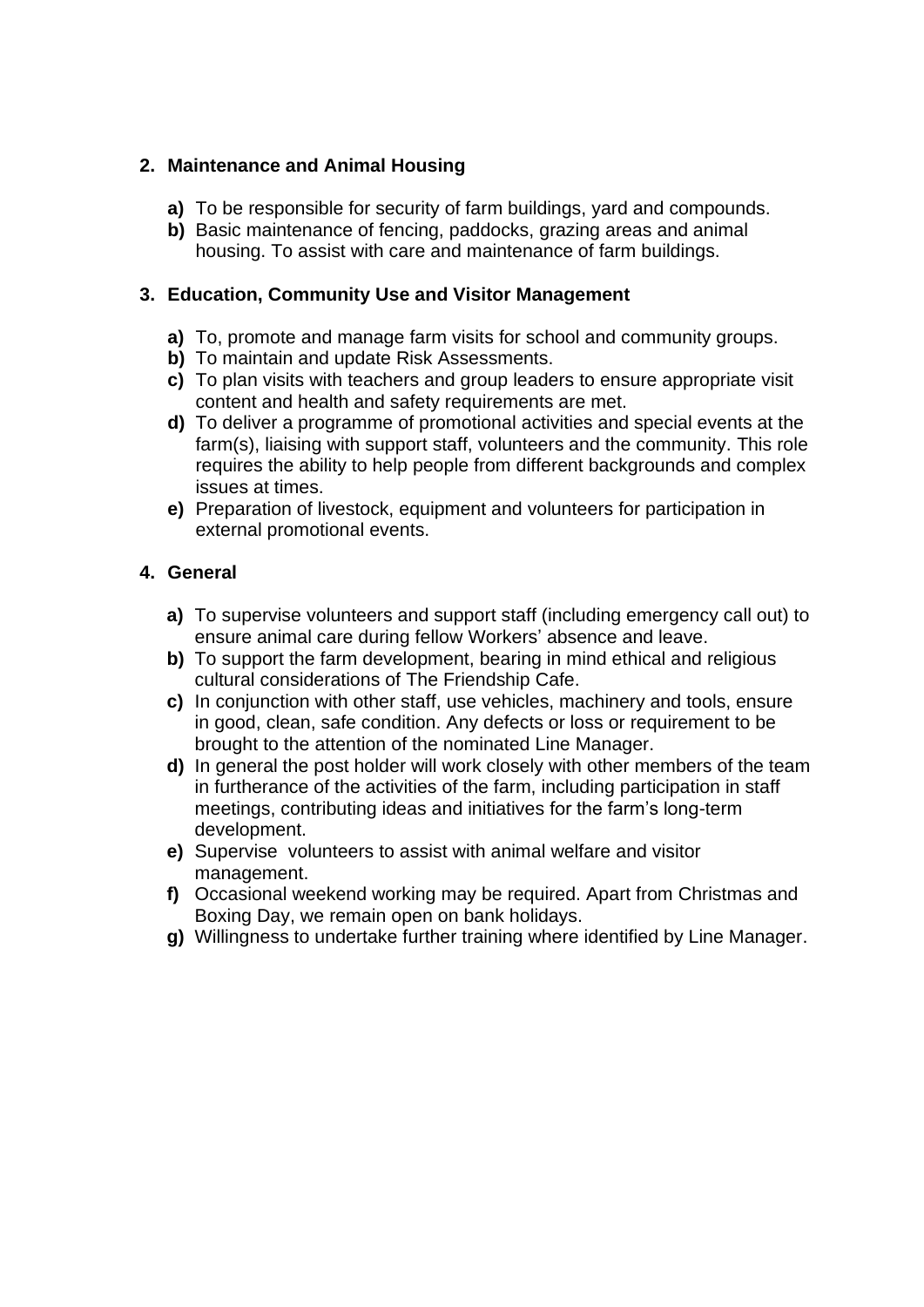**Employer The Friendship Café** 

**Job Title: City Farm Community Worker, St James City Farm & Riding School**

**POST:** 

# **1.0 ANIMAL CARE AND ORGANISATION**

- 1.1Experience in the care, welfare and comfort of all livestock including the skills to carry out routing maintenance of animal homes, paddocks and fencing. To organise feeding and care of animals.
- 1.2To understand animal needs and welfare standards.
- 1.3An ability to organise and supervise volunteers with widely varied abilities, to assist with day-to-day working at the farm.
- 1.4 Has flexibility, patience and enthusiasm to provide opportunities for local communities in line with the Friendship Café ethos.

## **2.0 COMMUNICATION**

2.1An ability to assist with farm visitors and deal with their enquiries, and to assist with school parties and other group visits.

2.2 The ability to communicate effectively, sensitively and politely with volunteers, visitors and colleagues and to engage with community groups. **'people skills' and teamwork are equally important to this role as animal care**.

An understanding of equality/diversity and customer care issues. Being able to work alongside people with special needs and from diverse backgrounds.

2.3 Ability to speak one or more of the local minority community languages is useful but not essential.

## **3.0 QUALIFICATIONS AND EXPERIENCE**

3.1 Practical experience of farming stockholding / animal husbandry. Horse handling experience is useful but not essential, as long as there is a willingness to learn.

3.2 Full, clean driving licence and trailer driving experience is preferred but not essential.

3.3 Awareness of Health and Safety requirements in a public amenity and farming environment.

3.4 Experience of youth, volunteer and community working.